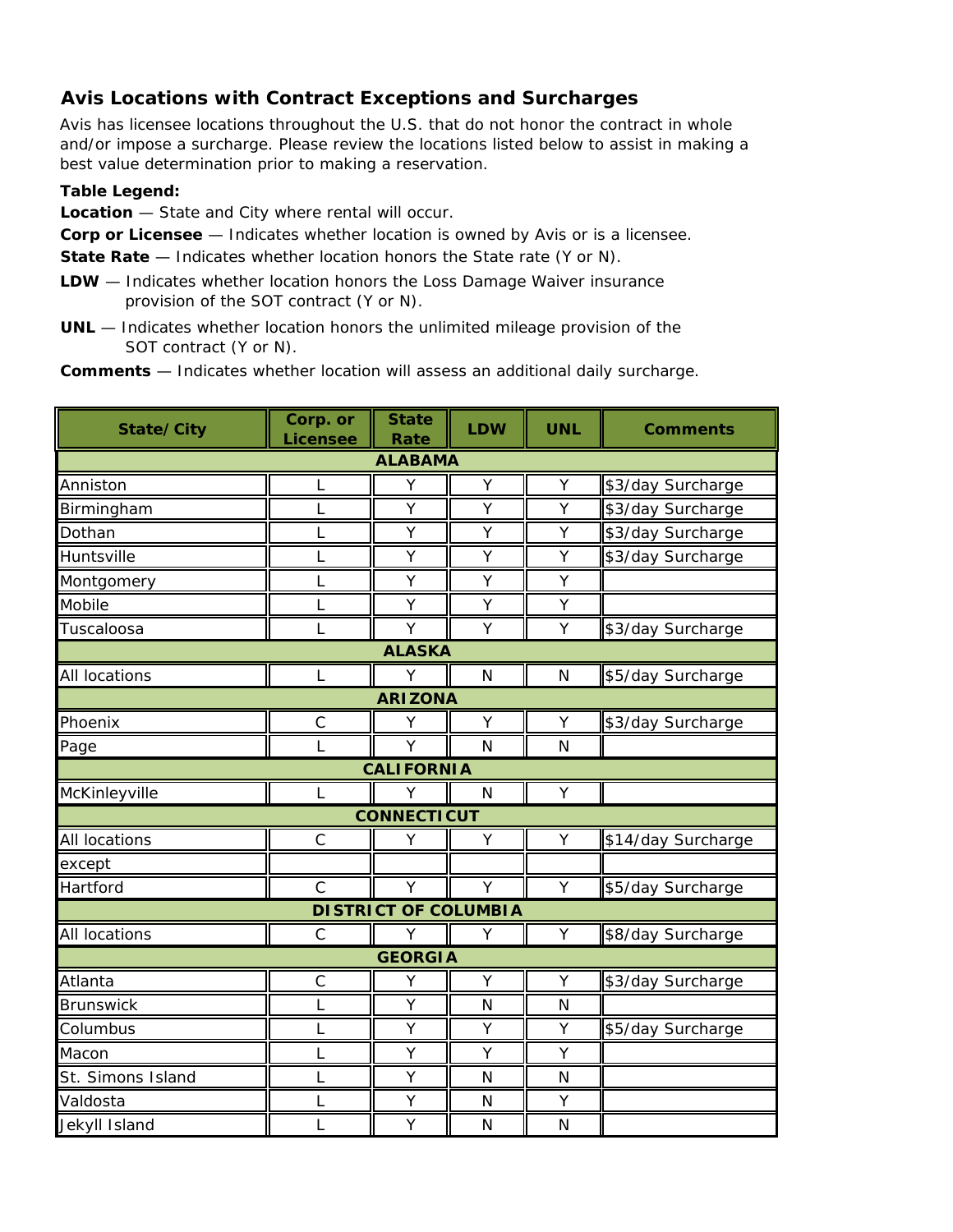| State/City      | Corp. or<br><b>Licensee</b> | <b>State</b><br><b>Rate</b> | <b>LDW</b>   | <b>UNL</b>   | <b>Comments</b>    |  |  |  |
|-----------------|-----------------------------|-----------------------------|--------------|--------------|--------------------|--|--|--|
| <b>HAWAII</b>   |                             |                             |              |              |                    |  |  |  |
| All locations   | $\mathsf{C}$                | Y                           | N            | Υ            |                    |  |  |  |
| <b>ILLINOIS</b> |                             |                             |              |              |                    |  |  |  |
| All locations   | C/L                         | Υ                           | Υ            | Υ            | \$3/day Surcharge  |  |  |  |
| except          |                             |                             |              |              |                    |  |  |  |
| Chicago         | C/L                         | Y                           | Y            | Y            | \$8/day Surcharge  |  |  |  |
| <b>INDIANA</b>  |                             |                             |              |              |                    |  |  |  |
| Evansville      | L                           | Υ                           | N            | Υ            |                    |  |  |  |
| Valparaiso      | L                           | Y                           | Υ            | Υ            |                    |  |  |  |
|                 |                             | <b>IOWA</b>                 |              |              |                    |  |  |  |
| Burlington      | L                           | Υ                           | Υ            | Υ            |                    |  |  |  |
| Cedar Rapids    | L                           | Υ                           | $\mathsf{N}$ | Υ            |                    |  |  |  |
| Sioux City      | L                           | Y                           | N            | N            |                    |  |  |  |
|                 |                             | <b>KANSAS</b>               |              |              |                    |  |  |  |
| Hays            | L                           | Y                           | $\mathsf{N}$ | Υ            |                    |  |  |  |
|                 |                             | <b>KENTUCKY</b>             |              |              |                    |  |  |  |
| Paducah         | L                           | Y                           | N            | Υ            |                    |  |  |  |
|                 |                             | <b>LOUISIANA</b>            |              |              |                    |  |  |  |
| Alexandria      | L                           | Υ                           | Υ            | Υ            |                    |  |  |  |
| Monroe          | L                           | Υ                           | Υ            | Υ            | \$5/day Surcharge  |  |  |  |
| New Orleans     | $\mathsf{C}$                | Y                           | Y            | Y            | \$3/day Surcharge  |  |  |  |
|                 |                             | <b>MAINE</b>                |              |              |                    |  |  |  |
| Presque Isle    | L                           | N                           | $\mathsf{N}$ | $\mathsf{N}$ |                    |  |  |  |
|                 |                             | <b>MARYLAND</b>             |              |              |                    |  |  |  |
| Baltimore       | $\mathsf C$                 | Y                           | Y            | Υ            | \$8/day Surcharge  |  |  |  |
|                 |                             | <b>MASSACHUSETTS</b>        |              |              |                    |  |  |  |
| Boston          | $\mathsf C$                 | Υ                           | Υ            | Υ            | \$8/day Surcharge  |  |  |  |
|                 |                             | <b>MICHIGAN</b>             |              |              |                    |  |  |  |
| Alpena          | L                           | N                           | ${\sf N}$    | ${\sf N}$    |                    |  |  |  |
| Ann Arbor       | $\mathsf C$                 | Υ                           | Υ            | Υ            | \$8/day Surcharge  |  |  |  |
| Calumet         | L                           | Υ                           | $\mathsf{N}$ | Υ            |                    |  |  |  |
| Detroit         | $\mathsf C$                 | Υ                           | Y            | Υ            | \$8/day Surcharge  |  |  |  |
| Gaylord         | L                           | N                           | N            | N            |                    |  |  |  |
| Gwinn           | L                           | Υ                           | N            | Υ            |                    |  |  |  |
| Hancock         | L                           | Υ                           | N            | Υ            |                    |  |  |  |
| Iron Mountain   | L                           | N                           | N            | ${\sf N}$    |                    |  |  |  |
| Marquette       | L                           | Υ                           | N            | Υ            |                    |  |  |  |
| Menominee       | L                           | Υ                           | Υ            | Υ            | \$10/day Surcharge |  |  |  |
| Pellston        | L                           | Υ                           | N            | Υ            |                    |  |  |  |
| Kinross         | L                           | N                           | N            | N            |                    |  |  |  |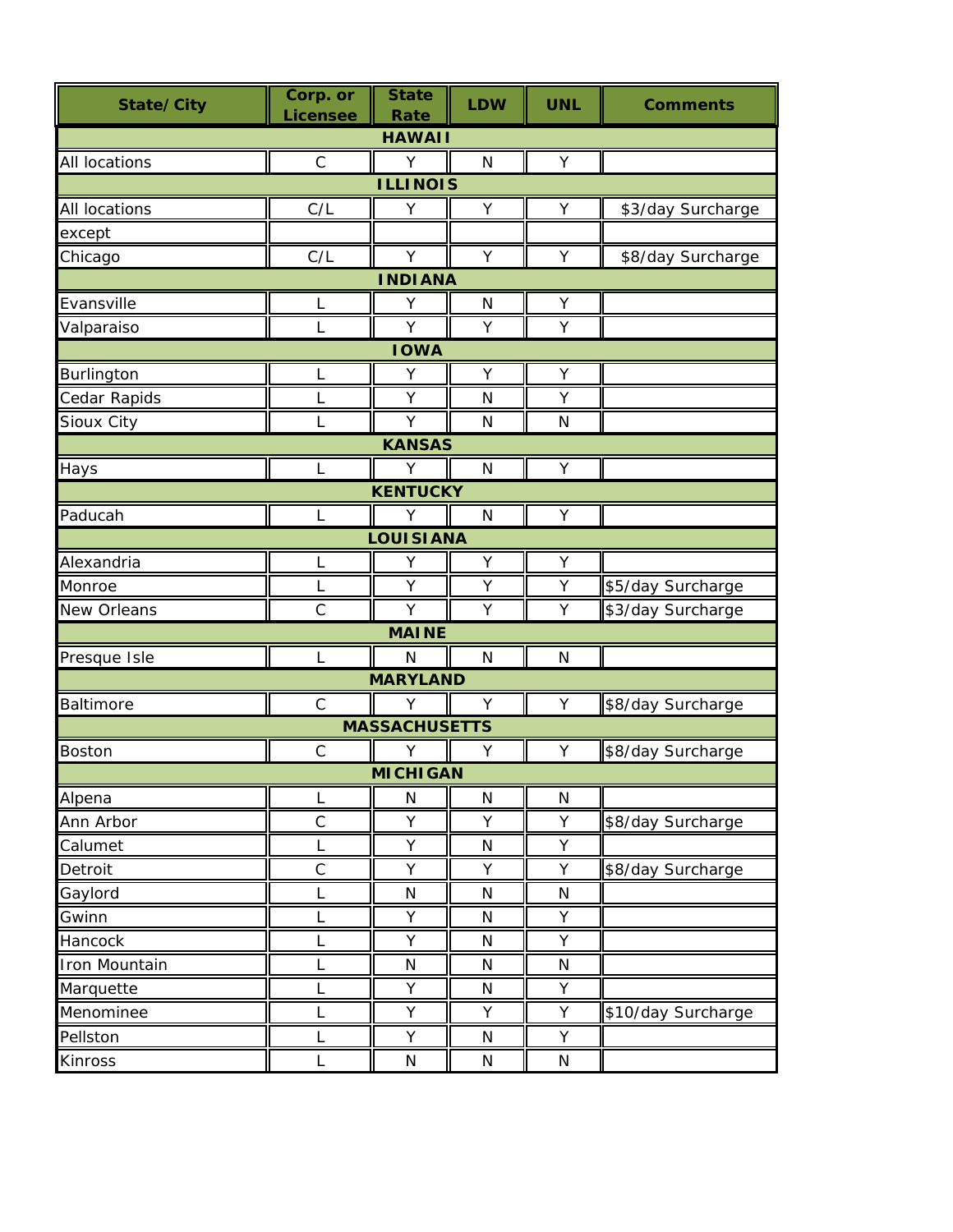| <b>MINNESOTA</b><br>Υ<br>Duluth<br>N<br>Υ<br>L<br>Y<br>Υ<br>L<br>N<br>Hibbing<br><b>International Falls</b><br>Υ<br>N<br>Υ<br>L<br>$\mathsf{C}$<br>Minneapolis<br>Υ<br>\$3/day Surcharge<br>Υ<br>Υ<br>Rochester<br>Y<br>Υ<br>\$8/day Surcharge<br>y<br><b>MISSISSIPPI</b><br>Y<br>\$8/day Surcharge<br>Bridgeport<br>Y<br>Υ<br>L<br>Υ<br>Columbus<br>L<br>Y<br>Υ<br>\$8/day Surcharge<br>Greenville<br>Υ<br>Υ<br>$\mathsf{N}$<br>\$8/day Surcharge<br>Meridian<br>Y<br>Y<br>Υ<br>L<br><b>MISSOURI</b><br>$\mathsf C$<br>Υ<br>Kansas City<br>Υ<br>\$3/day Surcharge<br>Υ<br>Point Lookout<br>Y<br>Υ<br>Υ<br>L<br>$\mathsf{C}$<br>Y<br>Υ<br>\$3/day Surcharge<br>St. Louis<br>Υ<br><b>MONTANA</b><br>\$10/day Surcharge<br><b>Billings</b><br>L<br>Υ<br>Y<br>Υ<br>Glendive<br>L<br>N<br>N<br>$\mathsf{N}$<br>\$11/day Surcharge<br>Kalispell<br>Y<br>Υ<br>Υ<br>L<br>Missoula<br>\$11/day Surcharge<br>Y<br>Y<br>L<br>Υ<br>$\mathsf{N}$<br>Sidney<br>$\mathsf{N}$<br>N<br><b>NEBRASKA</b><br>McCook<br>N<br>N<br>N<br>North Platte<br>N<br>N<br>N<br><b>NEW JERSEY</b><br>Υ<br><b>All Locations</b><br>Υ<br>\$14/day Surcharge<br>L<br>Υ<br>except<br>Cherry Hill<br>Y<br>Y<br>Y<br>\$8/day Surcharge<br>Υ<br>Υ<br>Υ<br>Deptford<br>\$8/day Surcharge<br>L<br>Υ<br>Υ<br>East Windsor<br>${\sf N}$<br>\$14/day Surcharge<br>L<br>Υ<br>Υ<br>\$14/day Surcharge<br>Eatontown<br>${\sf N}$<br>L<br>Υ<br>Υ<br>\$14/day Surcharge<br>Englishtown<br>N<br>L<br>\$14/day Surcharge<br>Freehold<br>Υ<br>Υ<br>N<br>Υ<br>Υ<br>\$14/day Surcharge<br>Hightstown<br>N<br>Lakewood<br>Υ<br>Υ<br>\$14/day Surcharge<br>N<br>L<br>Manahawkin<br>Υ<br>\$14/day Surcharge<br>Υ<br>L<br>N<br>Mt. Laurel<br>Υ<br>Υ<br>\$8/day Surcharge<br>L<br>Y<br>$\mathsf C$<br>Υ<br>\$19/day Surcharge<br>Newark<br>Υ<br>Υ<br>\$14/day Surcharge<br>Υ<br>Point Pleasant<br>Υ<br>L<br>N<br>Υ<br>\$14/day Surcharge<br>Port Monmouth<br>Υ<br>L<br>N<br>Red Bank<br>Υ<br>\$14/day Surcharge<br>Υ<br>L<br>N | State/City | Corp. or<br><b>Licensee</b> | <b>State</b><br>Rate | <b>LDW</b> | <b>UNL</b> | <b>Comments</b>    |  |  |  |
|-----------------------------------------------------------------------------------------------------------------------------------------------------------------------------------------------------------------------------------------------------------------------------------------------------------------------------------------------------------------------------------------------------------------------------------------------------------------------------------------------------------------------------------------------------------------------------------------------------------------------------------------------------------------------------------------------------------------------------------------------------------------------------------------------------------------------------------------------------------------------------------------------------------------------------------------------------------------------------------------------------------------------------------------------------------------------------------------------------------------------------------------------------------------------------------------------------------------------------------------------------------------------------------------------------------------------------------------------------------------------------------------------------------------------------------------------------------------------------------------------------------------------------------------------------------------------------------------------------------------------------------------------------------------------------------------------------------------------------------------------------------------------------------------------------------------------------------------------------------------------------------------------------------------------------------------------------------------------|------------|-----------------------------|----------------------|------------|------------|--------------------|--|--|--|
|                                                                                                                                                                                                                                                                                                                                                                                                                                                                                                                                                                                                                                                                                                                                                                                                                                                                                                                                                                                                                                                                                                                                                                                                                                                                                                                                                                                                                                                                                                                                                                                                                                                                                                                                                                                                                                                                                                                                                                       |            |                             |                      |            |            |                    |  |  |  |
|                                                                                                                                                                                                                                                                                                                                                                                                                                                                                                                                                                                                                                                                                                                                                                                                                                                                                                                                                                                                                                                                                                                                                                                                                                                                                                                                                                                                                                                                                                                                                                                                                                                                                                                                                                                                                                                                                                                                                                       |            |                             |                      |            |            |                    |  |  |  |
|                                                                                                                                                                                                                                                                                                                                                                                                                                                                                                                                                                                                                                                                                                                                                                                                                                                                                                                                                                                                                                                                                                                                                                                                                                                                                                                                                                                                                                                                                                                                                                                                                                                                                                                                                                                                                                                                                                                                                                       |            |                             |                      |            |            |                    |  |  |  |
|                                                                                                                                                                                                                                                                                                                                                                                                                                                                                                                                                                                                                                                                                                                                                                                                                                                                                                                                                                                                                                                                                                                                                                                                                                                                                                                                                                                                                                                                                                                                                                                                                                                                                                                                                                                                                                                                                                                                                                       |            |                             |                      |            |            |                    |  |  |  |
|                                                                                                                                                                                                                                                                                                                                                                                                                                                                                                                                                                                                                                                                                                                                                                                                                                                                                                                                                                                                                                                                                                                                                                                                                                                                                                                                                                                                                                                                                                                                                                                                                                                                                                                                                                                                                                                                                                                                                                       |            |                             |                      |            |            |                    |  |  |  |
|                                                                                                                                                                                                                                                                                                                                                                                                                                                                                                                                                                                                                                                                                                                                                                                                                                                                                                                                                                                                                                                                                                                                                                                                                                                                                                                                                                                                                                                                                                                                                                                                                                                                                                                                                                                                                                                                                                                                                                       |            |                             |                      |            |            |                    |  |  |  |
|                                                                                                                                                                                                                                                                                                                                                                                                                                                                                                                                                                                                                                                                                                                                                                                                                                                                                                                                                                                                                                                                                                                                                                                                                                                                                                                                                                                                                                                                                                                                                                                                                                                                                                                                                                                                                                                                                                                                                                       |            |                             |                      |            |            |                    |  |  |  |
|                                                                                                                                                                                                                                                                                                                                                                                                                                                                                                                                                                                                                                                                                                                                                                                                                                                                                                                                                                                                                                                                                                                                                                                                                                                                                                                                                                                                                                                                                                                                                                                                                                                                                                                                                                                                                                                                                                                                                                       |            |                             |                      |            |            |                    |  |  |  |
|                                                                                                                                                                                                                                                                                                                                                                                                                                                                                                                                                                                                                                                                                                                                                                                                                                                                                                                                                                                                                                                                                                                                                                                                                                                                                                                                                                                                                                                                                                                                                                                                                                                                                                                                                                                                                                                                                                                                                                       |            |                             |                      |            |            |                    |  |  |  |
|                                                                                                                                                                                                                                                                                                                                                                                                                                                                                                                                                                                                                                                                                                                                                                                                                                                                                                                                                                                                                                                                                                                                                                                                                                                                                                                                                                                                                                                                                                                                                                                                                                                                                                                                                                                                                                                                                                                                                                       |            |                             |                      |            |            |                    |  |  |  |
|                                                                                                                                                                                                                                                                                                                                                                                                                                                                                                                                                                                                                                                                                                                                                                                                                                                                                                                                                                                                                                                                                                                                                                                                                                                                                                                                                                                                                                                                                                                                                                                                                                                                                                                                                                                                                                                                                                                                                                       |            |                             |                      |            |            |                    |  |  |  |
|                                                                                                                                                                                                                                                                                                                                                                                                                                                                                                                                                                                                                                                                                                                                                                                                                                                                                                                                                                                                                                                                                                                                                                                                                                                                                                                                                                                                                                                                                                                                                                                                                                                                                                                                                                                                                                                                                                                                                                       |            |                             |                      |            |            |                    |  |  |  |
|                                                                                                                                                                                                                                                                                                                                                                                                                                                                                                                                                                                                                                                                                                                                                                                                                                                                                                                                                                                                                                                                                                                                                                                                                                                                                                                                                                                                                                                                                                                                                                                                                                                                                                                                                                                                                                                                                                                                                                       |            |                             |                      |            |            |                    |  |  |  |
|                                                                                                                                                                                                                                                                                                                                                                                                                                                                                                                                                                                                                                                                                                                                                                                                                                                                                                                                                                                                                                                                                                                                                                                                                                                                                                                                                                                                                                                                                                                                                                                                                                                                                                                                                                                                                                                                                                                                                                       |            |                             |                      |            |            |                    |  |  |  |
|                                                                                                                                                                                                                                                                                                                                                                                                                                                                                                                                                                                                                                                                                                                                                                                                                                                                                                                                                                                                                                                                                                                                                                                                                                                                                                                                                                                                                                                                                                                                                                                                                                                                                                                                                                                                                                                                                                                                                                       |            |                             |                      |            |            |                    |  |  |  |
|                                                                                                                                                                                                                                                                                                                                                                                                                                                                                                                                                                                                                                                                                                                                                                                                                                                                                                                                                                                                                                                                                                                                                                                                                                                                                                                                                                                                                                                                                                                                                                                                                                                                                                                                                                                                                                                                                                                                                                       |            |                             |                      |            |            |                    |  |  |  |
|                                                                                                                                                                                                                                                                                                                                                                                                                                                                                                                                                                                                                                                                                                                                                                                                                                                                                                                                                                                                                                                                                                                                                                                                                                                                                                                                                                                                                                                                                                                                                                                                                                                                                                                                                                                                                                                                                                                                                                       |            |                             |                      |            |            |                    |  |  |  |
|                                                                                                                                                                                                                                                                                                                                                                                                                                                                                                                                                                                                                                                                                                                                                                                                                                                                                                                                                                                                                                                                                                                                                                                                                                                                                                                                                                                                                                                                                                                                                                                                                                                                                                                                                                                                                                                                                                                                                                       |            |                             |                      |            |            |                    |  |  |  |
|                                                                                                                                                                                                                                                                                                                                                                                                                                                                                                                                                                                                                                                                                                                                                                                                                                                                                                                                                                                                                                                                                                                                                                                                                                                                                                                                                                                                                                                                                                                                                                                                                                                                                                                                                                                                                                                                                                                                                                       |            |                             |                      |            |            |                    |  |  |  |
|                                                                                                                                                                                                                                                                                                                                                                                                                                                                                                                                                                                                                                                                                                                                                                                                                                                                                                                                                                                                                                                                                                                                                                                                                                                                                                                                                                                                                                                                                                                                                                                                                                                                                                                                                                                                                                                                                                                                                                       |            |                             |                      |            |            |                    |  |  |  |
|                                                                                                                                                                                                                                                                                                                                                                                                                                                                                                                                                                                                                                                                                                                                                                                                                                                                                                                                                                                                                                                                                                                                                                                                                                                                                                                                                                                                                                                                                                                                                                                                                                                                                                                                                                                                                                                                                                                                                                       |            |                             |                      |            |            |                    |  |  |  |
|                                                                                                                                                                                                                                                                                                                                                                                                                                                                                                                                                                                                                                                                                                                                                                                                                                                                                                                                                                                                                                                                                                                                                                                                                                                                                                                                                                                                                                                                                                                                                                                                                                                                                                                                                                                                                                                                                                                                                                       |            |                             |                      |            |            |                    |  |  |  |
|                                                                                                                                                                                                                                                                                                                                                                                                                                                                                                                                                                                                                                                                                                                                                                                                                                                                                                                                                                                                                                                                                                                                                                                                                                                                                                                                                                                                                                                                                                                                                                                                                                                                                                                                                                                                                                                                                                                                                                       |            |                             |                      |            |            |                    |  |  |  |
|                                                                                                                                                                                                                                                                                                                                                                                                                                                                                                                                                                                                                                                                                                                                                                                                                                                                                                                                                                                                                                                                                                                                                                                                                                                                                                                                                                                                                                                                                                                                                                                                                                                                                                                                                                                                                                                                                                                                                                       |            |                             |                      |            |            |                    |  |  |  |
|                                                                                                                                                                                                                                                                                                                                                                                                                                                                                                                                                                                                                                                                                                                                                                                                                                                                                                                                                                                                                                                                                                                                                                                                                                                                                                                                                                                                                                                                                                                                                                                                                                                                                                                                                                                                                                                                                                                                                                       |            |                             |                      |            |            |                    |  |  |  |
|                                                                                                                                                                                                                                                                                                                                                                                                                                                                                                                                                                                                                                                                                                                                                                                                                                                                                                                                                                                                                                                                                                                                                                                                                                                                                                                                                                                                                                                                                                                                                                                                                                                                                                                                                                                                                                                                                                                                                                       |            |                             |                      |            |            |                    |  |  |  |
|                                                                                                                                                                                                                                                                                                                                                                                                                                                                                                                                                                                                                                                                                                                                                                                                                                                                                                                                                                                                                                                                                                                                                                                                                                                                                                                                                                                                                                                                                                                                                                                                                                                                                                                                                                                                                                                                                                                                                                       |            |                             |                      |            |            |                    |  |  |  |
|                                                                                                                                                                                                                                                                                                                                                                                                                                                                                                                                                                                                                                                                                                                                                                                                                                                                                                                                                                                                                                                                                                                                                                                                                                                                                                                                                                                                                                                                                                                                                                                                                                                                                                                                                                                                                                                                                                                                                                       |            |                             |                      |            |            |                    |  |  |  |
|                                                                                                                                                                                                                                                                                                                                                                                                                                                                                                                                                                                                                                                                                                                                                                                                                                                                                                                                                                                                                                                                                                                                                                                                                                                                                                                                                                                                                                                                                                                                                                                                                                                                                                                                                                                                                                                                                                                                                                       |            |                             |                      |            |            |                    |  |  |  |
|                                                                                                                                                                                                                                                                                                                                                                                                                                                                                                                                                                                                                                                                                                                                                                                                                                                                                                                                                                                                                                                                                                                                                                                                                                                                                                                                                                                                                                                                                                                                                                                                                                                                                                                                                                                                                                                                                                                                                                       |            |                             |                      |            |            |                    |  |  |  |
|                                                                                                                                                                                                                                                                                                                                                                                                                                                                                                                                                                                                                                                                                                                                                                                                                                                                                                                                                                                                                                                                                                                                                                                                                                                                                                                                                                                                                                                                                                                                                                                                                                                                                                                                                                                                                                                                                                                                                                       |            |                             |                      |            |            |                    |  |  |  |
|                                                                                                                                                                                                                                                                                                                                                                                                                                                                                                                                                                                                                                                                                                                                                                                                                                                                                                                                                                                                                                                                                                                                                                                                                                                                                                                                                                                                                                                                                                                                                                                                                                                                                                                                                                                                                                                                                                                                                                       |            |                             |                      |            |            |                    |  |  |  |
|                                                                                                                                                                                                                                                                                                                                                                                                                                                                                                                                                                                                                                                                                                                                                                                                                                                                                                                                                                                                                                                                                                                                                                                                                                                                                                                                                                                                                                                                                                                                                                                                                                                                                                                                                                                                                                                                                                                                                                       |            |                             |                      |            |            |                    |  |  |  |
|                                                                                                                                                                                                                                                                                                                                                                                                                                                                                                                                                                                                                                                                                                                                                                                                                                                                                                                                                                                                                                                                                                                                                                                                                                                                                                                                                                                                                                                                                                                                                                                                                                                                                                                                                                                                                                                                                                                                                                       |            |                             |                      |            |            |                    |  |  |  |
|                                                                                                                                                                                                                                                                                                                                                                                                                                                                                                                                                                                                                                                                                                                                                                                                                                                                                                                                                                                                                                                                                                                                                                                                                                                                                                                                                                                                                                                                                                                                                                                                                                                                                                                                                                                                                                                                                                                                                                       |            |                             |                      |            |            |                    |  |  |  |
|                                                                                                                                                                                                                                                                                                                                                                                                                                                                                                                                                                                                                                                                                                                                                                                                                                                                                                                                                                                                                                                                                                                                                                                                                                                                                                                                                                                                                                                                                                                                                                                                                                                                                                                                                                                                                                                                                                                                                                       |            |                             |                      |            |            |                    |  |  |  |
|                                                                                                                                                                                                                                                                                                                                                                                                                                                                                                                                                                                                                                                                                                                                                                                                                                                                                                                                                                                                                                                                                                                                                                                                                                                                                                                                                                                                                                                                                                                                                                                                                                                                                                                                                                                                                                                                                                                                                                       |            |                             |                      |            |            |                    |  |  |  |
|                                                                                                                                                                                                                                                                                                                                                                                                                                                                                                                                                                                                                                                                                                                                                                                                                                                                                                                                                                                                                                                                                                                                                                                                                                                                                                                                                                                                                                                                                                                                                                                                                                                                                                                                                                                                                                                                                                                                                                       |            |                             |                      |            |            |                    |  |  |  |
|                                                                                                                                                                                                                                                                                                                                                                                                                                                                                                                                                                                                                                                                                                                                                                                                                                                                                                                                                                                                                                                                                                                                                                                                                                                                                                                                                                                                                                                                                                                                                                                                                                                                                                                                                                                                                                                                                                                                                                       |            |                             |                      |            |            |                    |  |  |  |
|                                                                                                                                                                                                                                                                                                                                                                                                                                                                                                                                                                                                                                                                                                                                                                                                                                                                                                                                                                                                                                                                                                                                                                                                                                                                                                                                                                                                                                                                                                                                                                                                                                                                                                                                                                                                                                                                                                                                                                       |            |                             |                      |            |            |                    |  |  |  |
|                                                                                                                                                                                                                                                                                                                                                                                                                                                                                                                                                                                                                                                                                                                                                                                                                                                                                                                                                                                                                                                                                                                                                                                                                                                                                                                                                                                                                                                                                                                                                                                                                                                                                                                                                                                                                                                                                                                                                                       |            |                             |                      |            |            |                    |  |  |  |
|                                                                                                                                                                                                                                                                                                                                                                                                                                                                                                                                                                                                                                                                                                                                                                                                                                                                                                                                                                                                                                                                                                                                                                                                                                                                                                                                                                                                                                                                                                                                                                                                                                                                                                                                                                                                                                                                                                                                                                       | Sayreville | L                           | Υ                    | N          | Υ          | \$14/day Surcharge |  |  |  |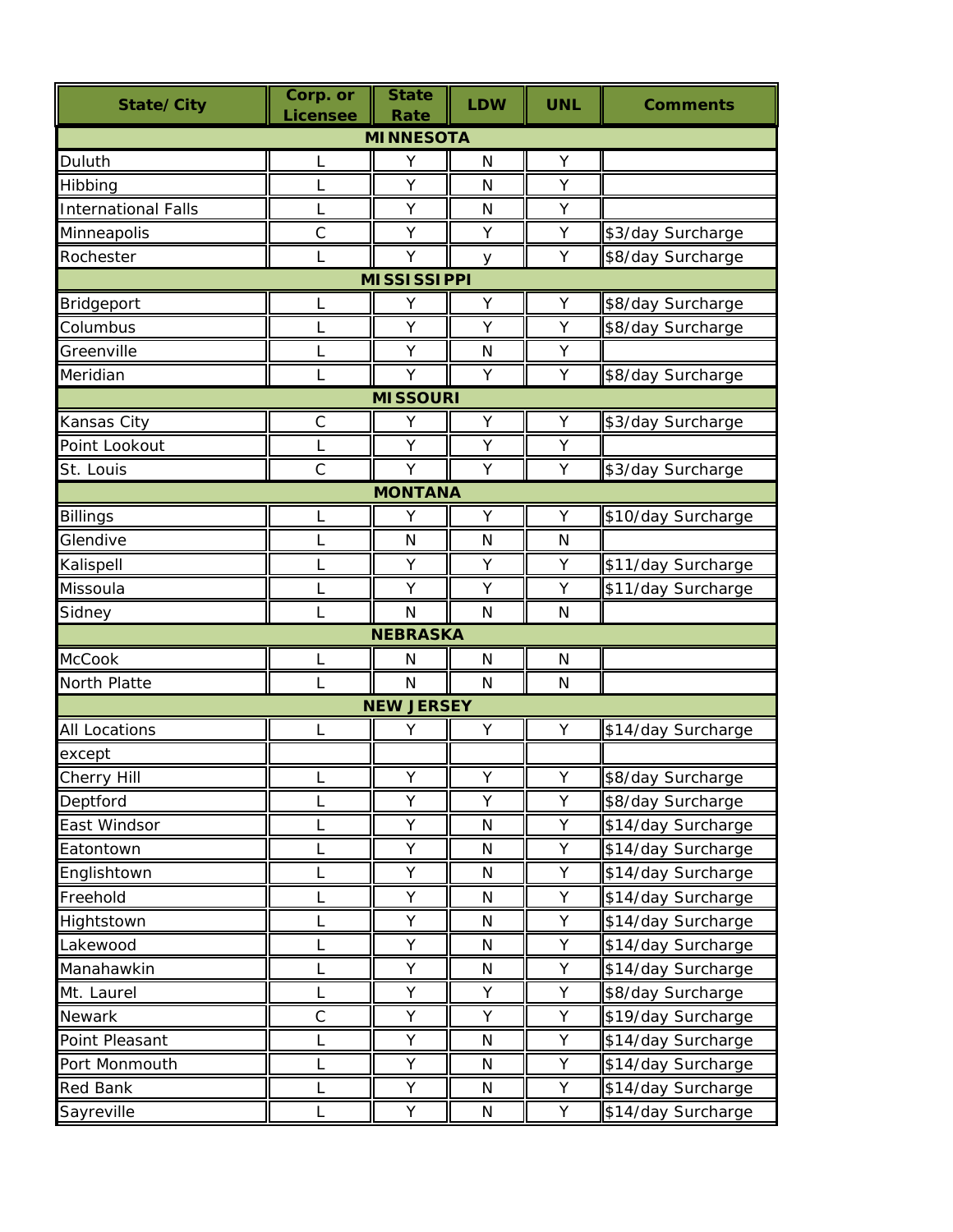| State/City          | Corp. or<br><b>Licensee</b> | <b>State</b><br>Rate  | <b>LDW</b>   | <b>UNL</b> | <b>Comments</b>     |  |  |  |
|---------------------|-----------------------------|-----------------------|--------------|------------|---------------------|--|--|--|
| Spring Lake         | L                           | Υ                     | N            | Υ          | \$14/day Surcharge  |  |  |  |
| Toms River          | L                           | Y                     | N            | Υ          | \$14/day Surcharge  |  |  |  |
| Wall                | L                           | Υ                     | N            | Υ          | \$14/day Surcharge  |  |  |  |
| Wrightstown         | L                           | Y                     | N            | Υ          | \$14/day Surcharge  |  |  |  |
| <b>NEVADA</b>       |                             |                       |              |            |                     |  |  |  |
| Elko                | L                           | Y                     | $\mathsf{N}$ | Υ          |                     |  |  |  |
| <b>NEW YORK</b>     |                             |                       |              |            |                     |  |  |  |
| All locations       | $\mathsf C$                 | Υ                     | Υ            | Υ          | \$3/day Surcharge   |  |  |  |
| except              |                             |                       |              |            |                     |  |  |  |
| NY Metro Area       | $\mathsf{C}$                | Υ                     | Υ            | Υ          | \$14/day Surcharge  |  |  |  |
| Manhattan           | $\mathsf C$                 | Υ                     | Υ            | Υ          | \$24/ day Surcharge |  |  |  |
| LGA or JFK          | $\mathsf{C}$                | Υ                     | Y            | Υ          | \$24/day Surcharge  |  |  |  |
|                     |                             | <b>NORTH CAROLINA</b> |              |            |                     |  |  |  |
| Charlotte           | $\mathsf C$                 | Υ                     | Υ            | Υ          | \$3/day Surcharge   |  |  |  |
| Goldsboro           | L                           | Υ                     | $\mathsf{N}$ | Υ          |                     |  |  |  |
| Greenville          | L                           | Υ                     | N            | Υ          |                     |  |  |  |
| Jacksonville        | L                           | Υ                     | $\mathsf{N}$ | Υ          |                     |  |  |  |
| Kinston             | L                           | Υ                     | $\mathsf{N}$ | Υ          |                     |  |  |  |
| Morehead City       | L                           | Υ                     | $\mathsf{N}$ | Υ          |                     |  |  |  |
| New Bern            | L                           | Υ                     | N            | Υ          |                     |  |  |  |
| Rocky Mount         | L                           | Υ                     | $\mathsf{N}$ | Υ          |                     |  |  |  |
| Wilmington          | L                           | Y                     | $\mathsf{N}$ | Υ          |                     |  |  |  |
|                     |                             | <b>NORTH DAKOTA</b>   |              |            |                     |  |  |  |
| <b>Bismarck</b>     | L                           | Υ                     | Υ            | Υ          | \$8/day Surcharge   |  |  |  |
| Fargo               | L                           | Υ                     | Y            | Υ          | \$8/day Surcharge   |  |  |  |
| <b>Grand Forks</b>  | L                           | Υ                     | Υ            | Υ          |                     |  |  |  |
| Jamestown           | L                           | N                     | N            | N          |                     |  |  |  |
| Minot               | L                           | Y                     | Υ            | Y          | \$10/day Surcharge  |  |  |  |
| Williston           | L                           | N                     | N            | N          |                     |  |  |  |
|                     |                             | <b>OHIO</b>           |              |            |                     |  |  |  |
| Cleveland           | $\mathsf C$                 | Υ                     | Y            | Y          | \$3/day Surcharge   |  |  |  |
|                     |                             | <b>OKLAHOMA</b>       |              |            |                     |  |  |  |
| Enid                | L                           | N                     | N            | N          |                     |  |  |  |
|                     |                             |                       |              |            |                     |  |  |  |
| <b>OREGON</b>       |                             |                       |              |            |                     |  |  |  |
| Medford             | L                           | Y                     | Y            | Υ          |                     |  |  |  |
| <b>PENNSYLVANIA</b> |                             |                       |              |            |                     |  |  |  |
| Monroeville         | L                           | Υ                     | N            | Υ          |                     |  |  |  |
| New Kensington      | L                           | Υ                     | N            | Υ          |                     |  |  |  |
| Oakmont             |                             | Υ                     | N            | Υ          |                     |  |  |  |
| Pittsburg           | $\mathsf C$                 | Υ                     | Υ            | Υ          | \$5/day Surcharge   |  |  |  |
| Philadelphia        | $\mathsf C$                 | Υ                     | Υ            | Υ          | \$8/day Surcharge   |  |  |  |
| Wilkinsburg         | L                           | Υ                     | ${\sf N}$    | Υ          |                     |  |  |  |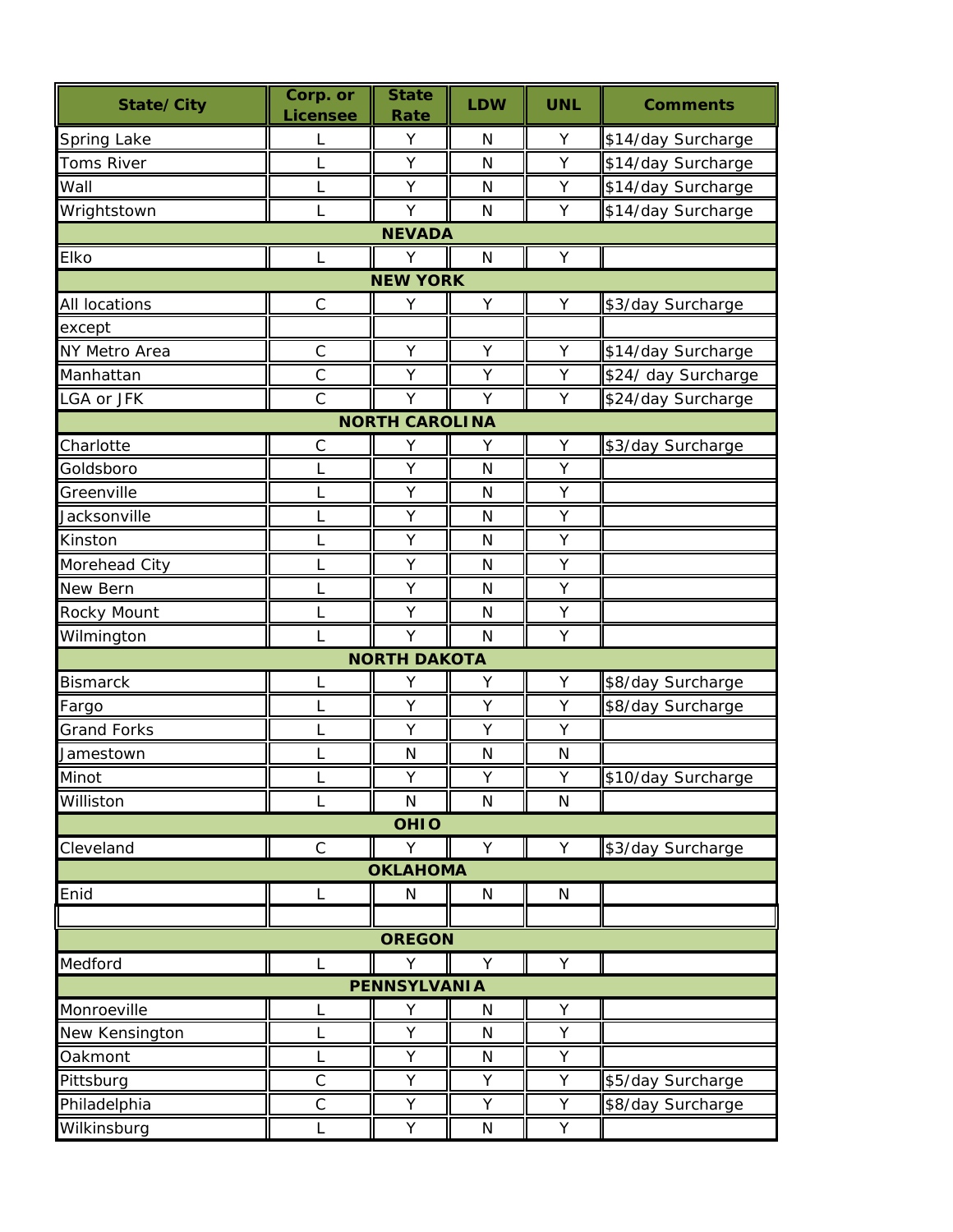| State/City            | Corp. or<br><b>Licensee</b> | <b>State</b><br>Rate | <b>LDW</b> | <b>UNL</b>   | <b>Comments</b>    |  |  |
|-----------------------|-----------------------------|----------------------|------------|--------------|--------------------|--|--|
| <b>SOUTH CAROLINA</b> |                             |                      |            |              |                    |  |  |
| Columbia              | L                           | Υ                    | Υ          | Υ            |                    |  |  |
| Florence              | L                           | Y                    | N          | Y            |                    |  |  |
| <b>SOUTH DAKOTA</b>   |                             |                      |            |              |                    |  |  |
| Aberdeen              | L                           | Υ                    | Υ          | Υ            | \$10/day Surcharge |  |  |
| Pierre                | $\mathsf{L}$                | N                    | N          | N            |                    |  |  |
| Rapid City            | L                           | Y                    | Y          | Υ            | \$12/day Surcharge |  |  |
| Sioux falls           | L                           | Y                    | Y          | Υ            | \$12/day Surcharge |  |  |
|                       |                             | <b>TENNESSEE</b>     |            |              |                    |  |  |
| Blountville           | L                           | Υ                    | Υ          | Υ            | \$8/day Surcharge  |  |  |
| Greeneville           | L                           | Y                    | Y          | Y            | \$8/day Surcharge  |  |  |
| Kingsport             | L                           | Y                    | Y          | Υ            | \$8/day Surcharge  |  |  |
|                       |                             | <b>TEXAS</b>         |            |              |                    |  |  |
| Brownsville           | L                           | Υ                    | Y*         | Υ            | *Effective         |  |  |
|                       |                             |                      |            |              | 8/23/2007          |  |  |
| Corpus Christi        | L                           | Υ                    | Y*         | Υ            | 8/23/2007          |  |  |
| Harlingen             | L                           | Υ                    | Y*         | Υ            | 8/23/2007          |  |  |
| Killeen               | L                           | Y                    | Y          | Υ            |                    |  |  |
| Laredo                | $\mathsf L$                 | Υ                    | Y*         | Υ            | 8/23/2007          |  |  |
| McAllen               | L                           | Υ                    | Y*         | Υ            | 8/23/2007          |  |  |
| Rockport              | L                           | Υ                    | Y*         | Υ            | 8/23/2007          |  |  |
| South Padre           | L                           | Υ                    | Y*         | Υ            | 8/23/2007          |  |  |
| Victoria              | L                           | Y                    | Y*         | Υ            | 8/23/2007          |  |  |
|                       |                             | <b>UTAH</b>          |            |              |                    |  |  |
| Cedar City            | L                           | Υ                    | N          | Υ            |                    |  |  |
| Ogden                 | L                           | N                    | N          | $\mathsf{N}$ |                    |  |  |
| St. George            |                             | Υ                    | N          | Υ            |                    |  |  |
| Vernal                | L                           | Y                    | N          | Y            |                    |  |  |
|                       |                             | <b>WASHINGTON</b>    |            |              |                    |  |  |
| Seattle               | $\mathsf C$                 | Y                    | Y          | Y            | \$3/day Surcharge  |  |  |
|                       |                             | <b>WEST VIRGINIA</b> |            |              |                    |  |  |
| Beckley               | L                           | Υ                    | N          | Υ            |                    |  |  |
| Bridgeport            | L                           | Υ                    | Υ          | Υ            | \$8/day Surcharge  |  |  |
| Lewisburg             | L                           | Υ                    | N          | Υ            |                    |  |  |
| Morgantown            | L                           | Y                    | Y          | Y            | \$8/day Surcharge  |  |  |
| <b>WISCONSIN</b>      |                             |                      |            |              |                    |  |  |
| Appleton              | L                           | Υ                    | Υ          | Υ            | \$8/day Surcharge  |  |  |
| <b>Baileys Harbor</b> | L                           | Υ                    | Υ          | Υ            | \$10/day Surcharge |  |  |
| <b>Dells</b>          | L                           | Υ                    | Υ          | Υ            | \$8/day Surcharge  |  |  |
| Eau Claire            | L                           | Υ                    | Υ          | Υ            | \$8/day Surcharge  |  |  |
| Ephraim               | L                           | Υ                    | Υ          | Υ            | \$10/day Surcharge |  |  |
| Green Bay             | L                           | Υ                    | Y          | Υ            | \$10/day Surcharge |  |  |
| Green Lake            | L                           | Υ                    | N          | Υ            |                    |  |  |